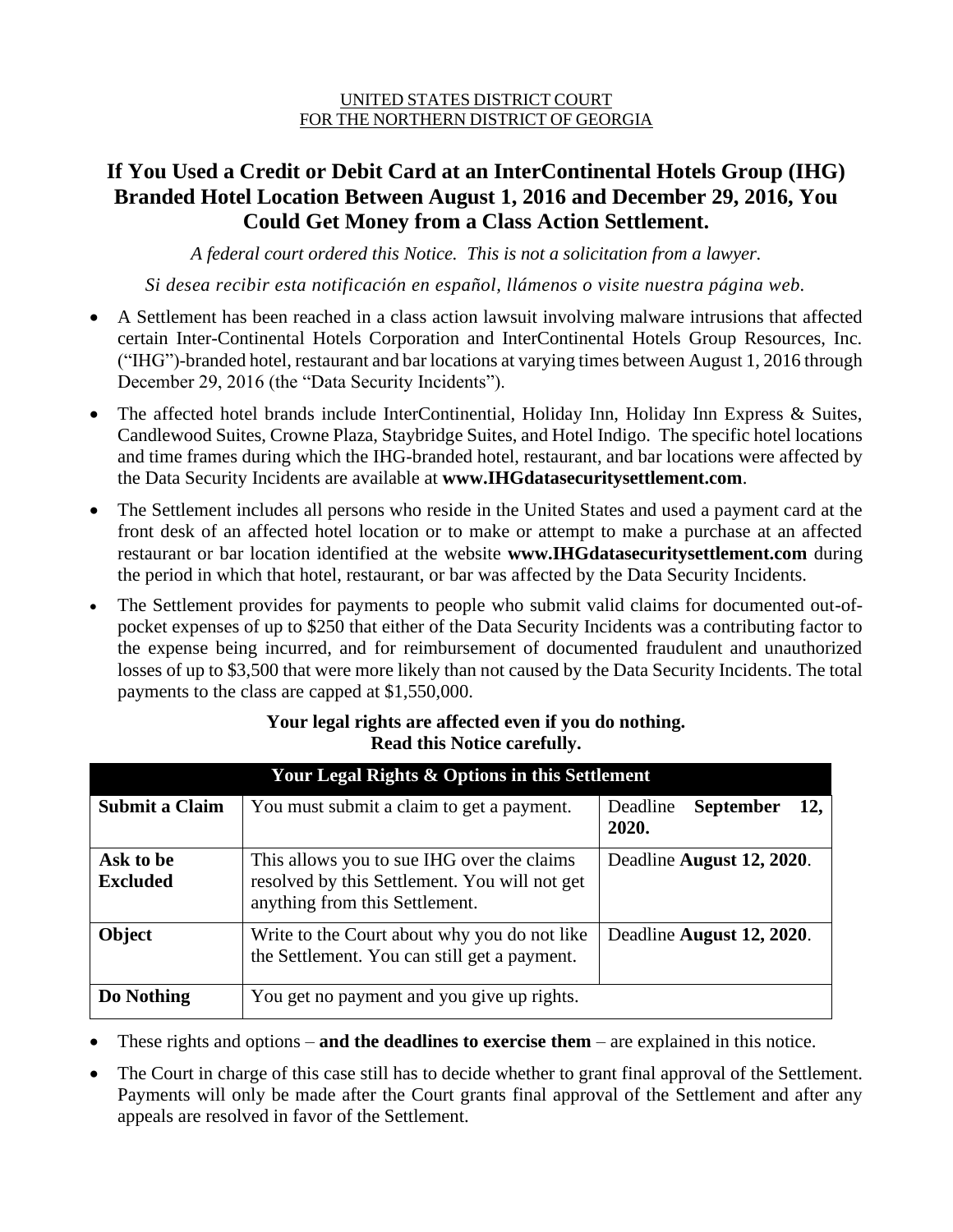### **WHAT THIS NOTICE CONTAINS**

| 1. | Why was this Notice issued?                                                       |  |  |
|----|-----------------------------------------------------------------------------------|--|--|
| 2. | What is this lawsuit about?                                                       |  |  |
| 3. | Why is this lawsuit a class action?                                               |  |  |
| 4. | Why is there a Settlement?                                                        |  |  |
|    |                                                                                   |  |  |
| 5. | How do I know if I am included in the Settlement?                                 |  |  |
| 6. | What if I am not sure whether I am included in the Settlement?                    |  |  |
|    |                                                                                   |  |  |
| 7. | What does the Settlement provide?                                                 |  |  |
| 8. | What payments are available for Expense Reimbursement?                            |  |  |
| 9. | What payments are available for Fraudulent & Unauthorized Expenses Reimbursement? |  |  |
|    | 10. Can I submit claims for both types of Expenses?                               |  |  |
|    |                                                                                   |  |  |
|    | 11. How do I get benefits?                                                        |  |  |
|    | 12. How will claims be decided?                                                   |  |  |
|    |                                                                                   |  |  |
|    | 13. Do I need to do anything to remain in the Settlement?                         |  |  |
|    | 14. What am I giving up as part of the Settlement?                                |  |  |
|    |                                                                                   |  |  |
|    | 15. If I exclude myself, can I get a payment from this Settlement?                |  |  |
|    | 16. If I do not exclude myself, can I sue IHG for the same thing later?           |  |  |
|    | 17. How do I exclude myself from the Settlement?                                  |  |  |
|    |                                                                                   |  |  |
|    | 18. Do I have a lawyer in this case?                                              |  |  |
|    | 19. How will the lawyers be paid?                                                 |  |  |
|    |                                                                                   |  |  |
|    | 20. How do I tell the Court that I do not like the Settlement?                    |  |  |
|    | 21. What is the difference between objecting and asking to be excluded?           |  |  |
|    |                                                                                   |  |  |
|    | 22. When and where will the Court decide whether to approve the Settlement?       |  |  |
|    | 23. Do I have to attend the hearing?                                              |  |  |
|    | 24. May I speak at the hearing?                                                   |  |  |
|    |                                                                                   |  |  |
|    | 25. What happens if I do nothing?                                                 |  |  |
|    |                                                                                   |  |  |
|    |                                                                                   |  |  |
|    | 26. How do I get more information?                                                |  |  |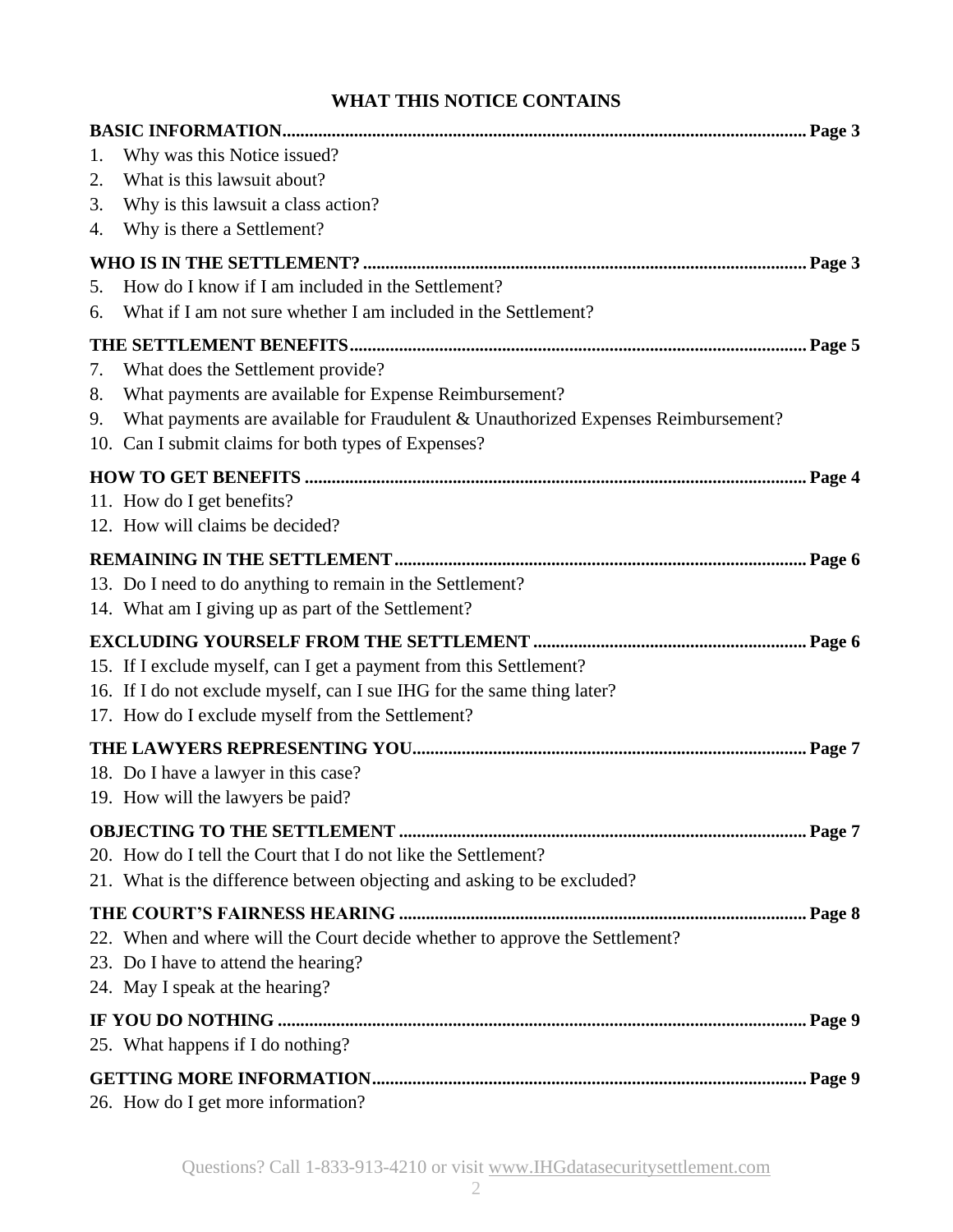# **BASIC INFORMATION**

#### **1. Why was this Notice issued?**

The Court authorized this notice because you have a right to know about the proposed Settlement in this class action lawsuit and about all of your options before the Court decides whether to give "final approval" to the Settlement. This notice explains the legal rights and options that you may exercise before the Court decides whether to approve the Settlement.

Judge Michael L. Brown of the United States District Court for the Northern District of Georgia is overseeing this case. The case is known as *Orr, et al. v. InterContinental Hotels Group, PLC, et al*., No. 17-cv-01622-MLB. The persons who sued are called the Plaintiffs. IHG are called the Defendants.

#### **2. What is this lawsuit about?**

The lawsuit claims that IHG was responsible for the Data Security Incidents that occurred, and asserts claims such as: negligence, negligence per se, breach of implied contract, and unjust enrichment. The lawsuit seeks compensation for people who had losses as a result of the Data Security Incidents.

IHG denies all of the Plaintiffs' claims and says it did not do anything wrong, but was the victim of a sophisticated malware intrusion.

#### **3. Why is this lawsuit a class action?**

In a class action, one or more people called "Representative Plaintiffs" sue on behalf of all people who have similar claims. All of these people together are the "Settlement Class" or "Settlement Class Members." In this case, the Representative Plaintiffs means David Orr, Henry Chamberlain, Angela Mickel, and Jennifer Grady. One court resolves the issues for all Settlement Class Members, except for those who exclude themselves from the Settlement Class.

#### **4. Why is there a Settlement?**

By agreeing to settle, both sides avoid the cost and risk of a trial, and people who submit valid claims will get compensation. The Representative Plaintiffs and their attorneys believe the Settlement is fair, reasonable, and adequate and, thus, best for the Settlement Class and its members. The Settlement does not mean that IHG did anything wrong.

### **WHO IS IN THE SETTLEMENT?**

#### **5. How do I know if I am included in the Settlement?**

You are included in the Settlement if you reside in the United States and used a credit or debit card at the front desk of an affected hotel location or to make or attempt to make a purchase at an affected restaurant or bar location identified at the website **www.IHGdatasecuritysettlement.com** during the period in which that hotel, restaurant, or bar was affected by the Data Security Incidents.

Specifically excluded from the Settlement Class are: (a) individuals who are or were during the Data Security Incidents officers or directors of IHG; and (b) any justice, judge, magistrate judge, or law clerk of the Court, the United States Court of Appeals for the Eleventh Circuit, and the U.S. Supreme Court.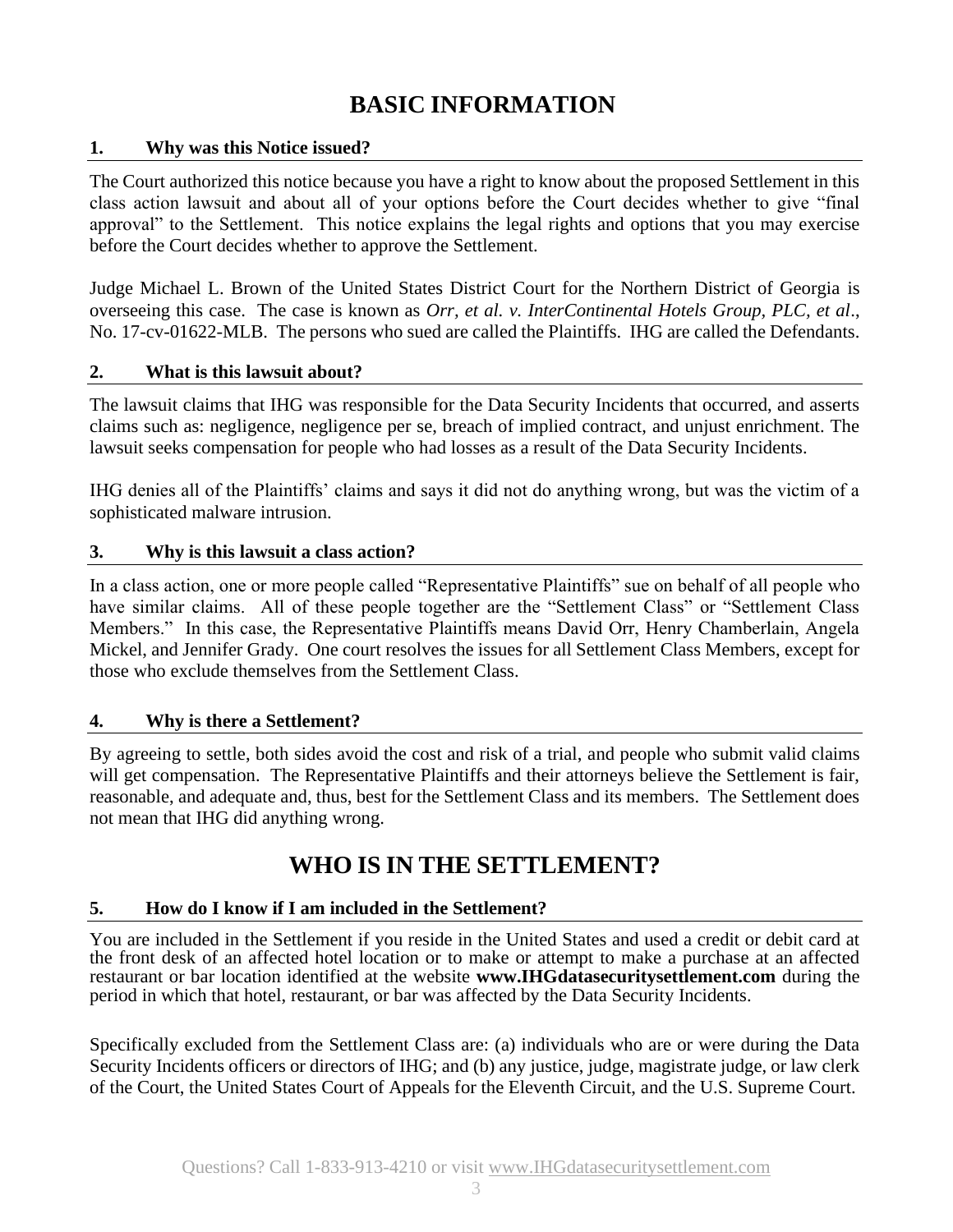#### **6. What if I am not sure whether I am included in the Settlement?**

If you are not sure whether you are included in the Settlement, you may:

- 1. Call 1-833-913-4210 with questions, or
- 2. visit **www.IHGdatasecuritysettlement.com.**
- 3. You may also write with questions to:

IHG Data Security Settlement c/o Settlement Administrator P.O. Box 8247 Philadelphia, PA 19101-8247.

Please do not contact the Court with questions.

## **THE SETTLEMENT BENEFITS**

#### **7. What does the Settlement provide?**

The Settlement will provide payments to people who submit valid claims for (1) Expense Reimbursement, and/or (2) Fraudulent and Unauthorized Charges Reimbursement. The total payments to the class are capped at \$1,550,000.

#### **8. What payments are available for Expense Reimbursement?**

Settlement Class Members are eligible to receive expense reimbursement of up to \$250 (in total) for the following categories of out-pocket expenses:

- Unreimbursed bank fees:
- Unreimbursed card reissuance fees:
- Unreimbursed overdraft fees:
- Unreimbursed charges related to unavailability of funds;
- Unreimbursed late fees:
- Unreimbursed over-limit fees:
- Long distance telephone charges;
- Cell minutes (if charged by the minute);
- Internet usage charges (if charged by the minute or the amount of data usage);
- Text messages (if charged by the message);
- Unreimbursed charges from banks or credit card companies;
- Postage and shipping charges;
- Interest on payday loans due to card cancelation or due to over-limit situation;
- Cost for obtaining credit reports, and payments for obtaining or removing credit freezes and financial account freezes;
- Costs of credit monitoring and identity theft protection (up to \$75) purchased and paid for any time from August 1, 2016, through and including **September 12, 2020**; and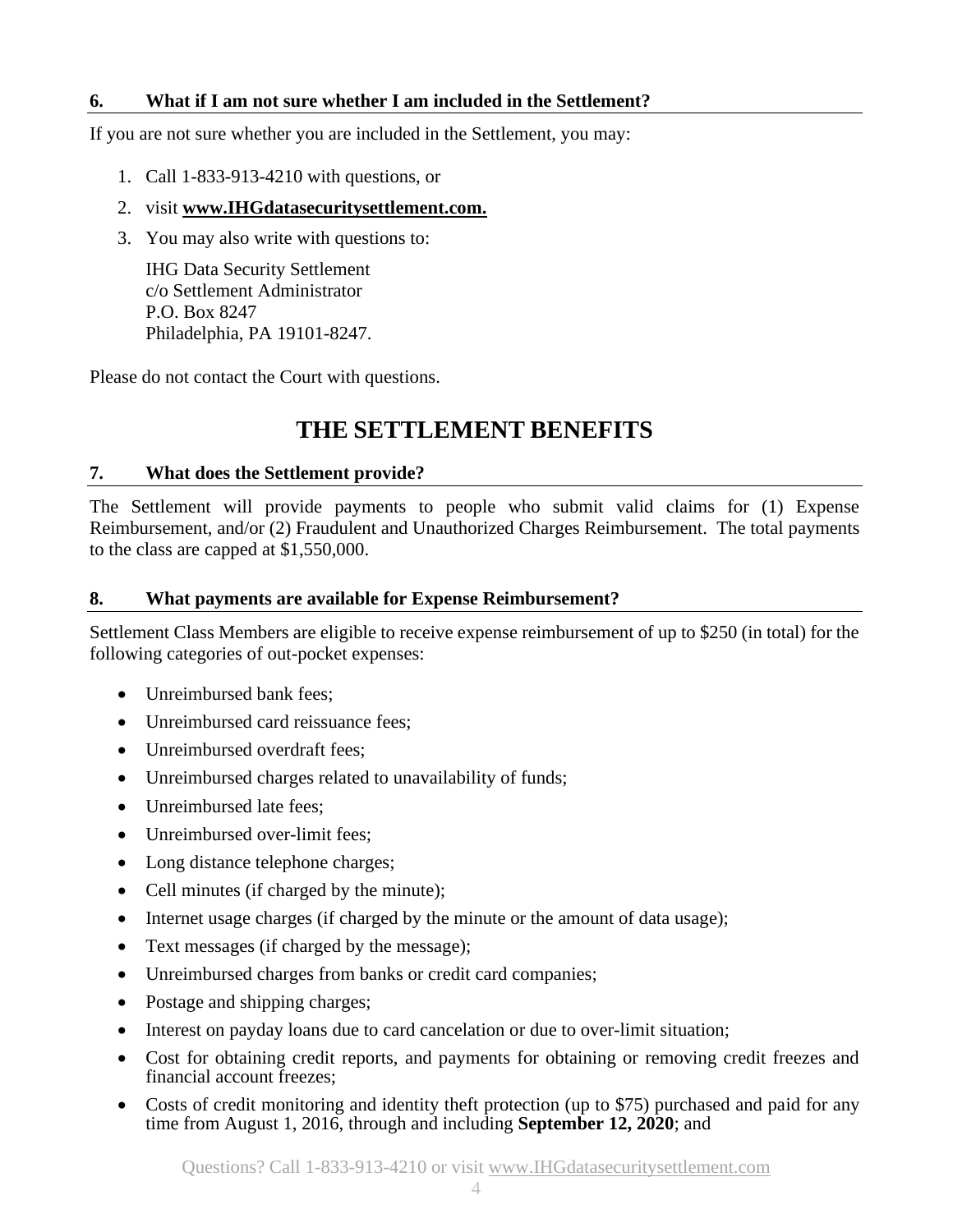• Reimbursement of up to four hours of documented lost time (at \$20 per hour) spent dealing with replacement card issues, updating automatic payments associations, contesting fraudulent charges, and otherwise dealing with the Data Security Incidents.

Reasonable documentation must be submitted with your Claim Form showing that either of the Data Security Incidents was a contributing factor to the expense being incurred. More details are provided in the Settlement Agreement, which is available at **www.IHGdatasecuritysettlement.com**.

#### **9. What payments are available for Fraudulent and Unauthorized Charges Reimbursement?**

Settlement Class Members are eligible to receive reimbursement of actual unreimbursed losses due to fraudulent activity or unauthorized charges of up to \$3,500 per Settlement Class Member.

Reasonable documentation must be submitted with your Claim Form showing that the charge was more likely than not caused by the Data Security Incidents. More details are provided in the Settlement Agreement, which is available at **www.IHGdatasecuritysettlement.com**.

#### **10. Can I submit claims for both types of Expenses?**

Yes, you can submit claims for both Expense Reimbursement and Fraudulent and Unauthorized Charges Reimbursement.

### **HOW TO GET BENEFITS**

#### **11. How do I get benefits?**

To get payment from the Settlement, you must complete a Claim Form. Please read the instructions carefully, fill out the Claim Form, provide reasonable documentation, and mail it postmarked no later than **September 12, 2020** to:

IHG Data Security Settlement c/o Settlement Administrator P.O. Box 8247 Philadelphia, PA 19101-8247

Claim Forms are available at **www.IHGdatasecuritysettlement.com** or you may request one by mail by calling 1-833-913-4210.

#### **12. How will claims be decided?**

The Settlement Administrator will initially decide whether the information provided on a Claim Form is complete and valid. The Settlement Administrator may require additional information from any claimant. If the required information is not provided timely, the claim will be considered invalid and will not be paid.

If the claim is complete and the Settlement Administrator denies the claim entirely or partially, the claimant will be provided an opportunity to correct deficiencies identified by the Settlement Administrator.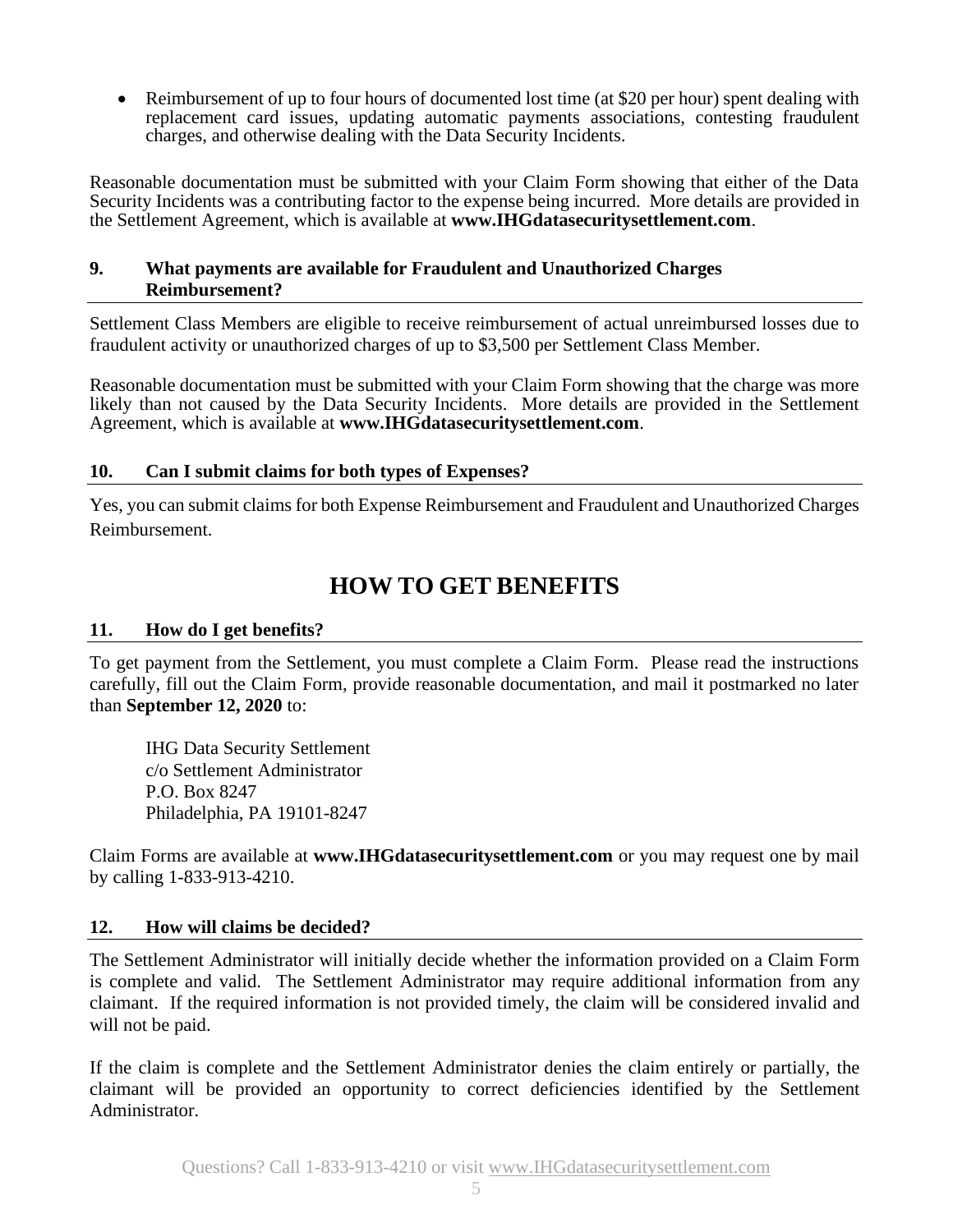# **REMAINING IN THE SETTLEMENT**

#### **13. Do I need to do anything to remain in the Settlement?**

You do not have to do anything to remain in the Settlement, but if you want a payment, you must submit a Claim Form postmarked by **September 12, 2020**.

#### **14. What am I giving up as part of the Settlement?**

If the Settlement becomes final, you will give up your right to sue IHG for the claims being resolved by this Settlement. The specific claims you are giving up against IHG are described in Section 1.15, 1.16, 1.23 of the Settlement Agreement. You will be releasing IHG and all related people or entities as described in Section 6 of the Settlement Agreement. The Settlement Agreement is available at **www.IHGdatasecuritysettlement.com**.

The Settlement Agreement describes the released claims with specific descriptions, so read it carefully. If you have any questions you can talk to the law firms listed in Question 18 for free or you can, of course, talk to your own lawyer at your own expense.

### **EXCLUDING YOURSELF FROM THE SETTLEMENT**

If you do not want a payment from this Settlement, but you want to keep the right to sue IHG about issues in this case, then you must take steps to get out of the Settlement Class. This is called excluding yourself from – or is sometimes referred to as "opting out" of – the Settlement Class.

#### **15. If I exclude myself, can I get a payment from this Settlement?**

No. If you exclude yourself, you will not be entitled to any benefits of the Settlement. You will also not be bound by any judgment in this case.

#### **16. If I do not exclude myself, can I sue IHG for the same thing later?**

No. Unless you exclude yourself, you give up any right to sue IHG for the claims that this Settlement resolves. You must exclude yourself from the Settlement Class to start your own lawsuit or to be part of any different lawsuit relating to the claims in this case. If you exclude yourself, do not submit a Claim Form to ask for a payment.

#### **17. How do I exclude myself from the Settlement?**

To exclude yourself, send a letter that says you want to be excluded from the Settlement in *Orr, et al. v. InterContinental Hotels Group, PLC, et al*., Case No. 17-cv-01622-MLB. Include your name, address, and signature. You must mail your Exclusion Request postmarked by **August 12, 2020** to:

IHG Settlement Exclusions c/o Settlement Administrator P.O. Box 8247 Philadelphia, PA 19101-8247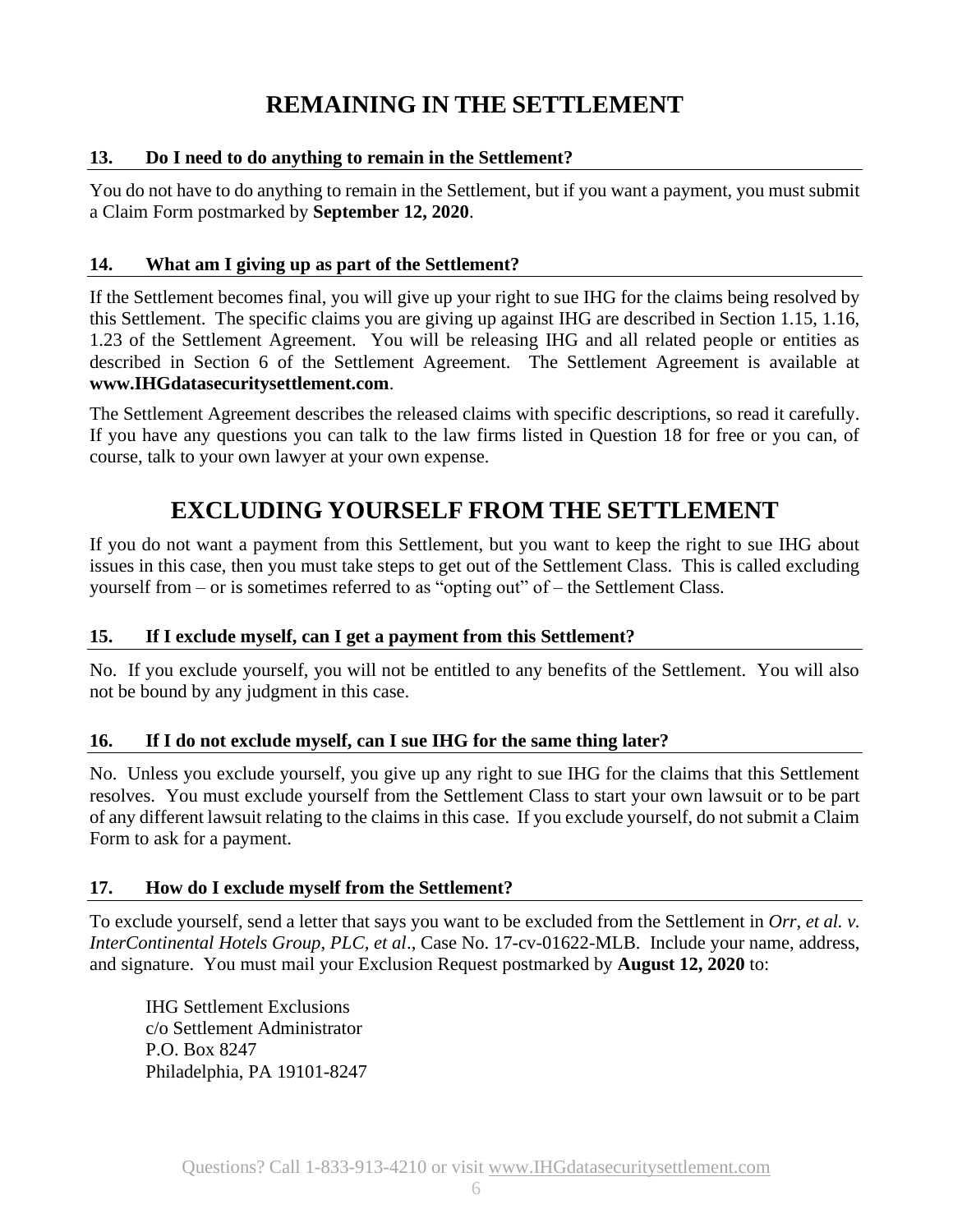# **THE LAWYERS REPRESENTING YOU**

#### **18. Do I have a lawyer in this case?**

Yes. The Court appointed the following lawyers as Lead Class Counsel: Ben Barnow and Erich P. Schork, Barnow and Associates, P.C., and David J. Worley, Evangelista Worley LLC.

You will not be charged for these lawyers. If you want to be represented by your own lawyer, you may hire one at your own expense.

#### **19. How will the lawyers be paid?**

Lead Class Counsel will request the Court's approval of an award for attorneys' fees and reasonable costs and expenses of \$550,000. Lead Class Counsel will also request approval of incentive awards of \$1,500 for each of the Representative Plaintiffs. Any amount that the Court awards for attorneys' fees, costs, expenses, and incentive awards will be paid separately by IHG and will not reduce the amount of payments to Settlement Class Members who submit valid claims.

### **OBJECTING TO THE SETTLEMENT**

You can tell the Court that you do not agree with the Settlement or some part of it.

#### **20. How do I tell the Court that I do not like the Settlement?**

You can object to the Settlement if you do not like it or some part of it. The Court will consider your views. To do so, you must file a written objection in this case, *Orr, et al. v. InterContinental Hotels Group, PLC, et al.,* No 17-cv-01622-MLB, with the Clerk of the Court at the address below.

Your objection must include all of the following information:

- (1) The objector's full name, address, and email address (if any);
- (2) Information identifying the objector as a Settlement Class Member, including proof that they are a member of the Settlement Class;
- (3) A written statement of all grounds for the objection, accompanied by any legal support for the objection;
- (4) The identity of all counsel representing the objector;
- (5) The identity of all counsel representing the objector who may appear at the Final Fairness Hearing;
- (6) All other cases in which the objector (directly or through counsel) has filed an objection to any proposed class action settlement, has been a named plaintiff in any class action, or has served as proposed or class counsel, including the case name, court, and docket number for each;
- (7) A list of all persons who will be called to testify at the Final Fairness Hearing in support of the objection;
- (8) A list of all persons who will be called to testify at the Final Fairness Hearing in support of the objection;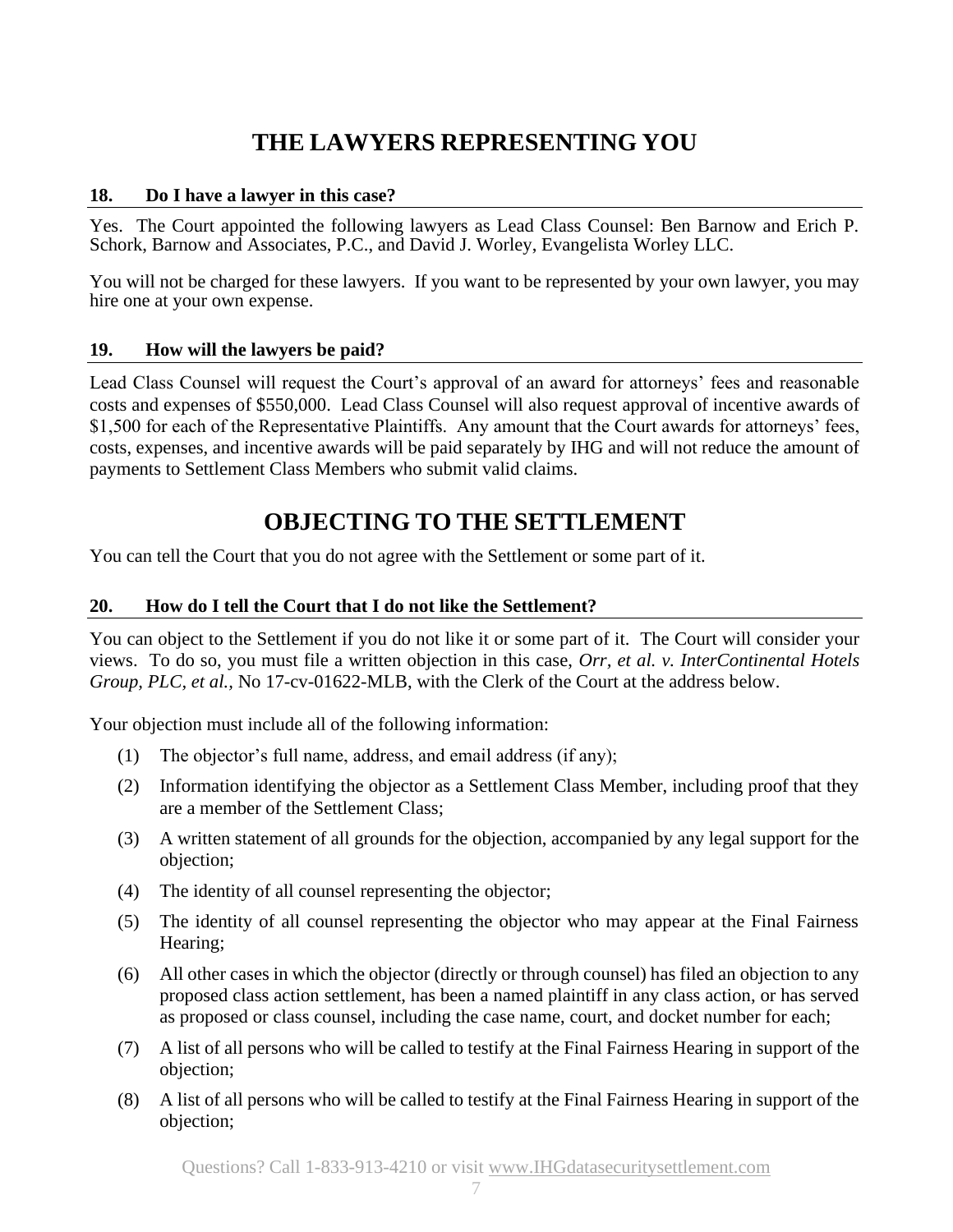- (9) A statement confirming whether the objector intends to personally appear or testify at the Final Fairness Hearing; and
- (10) The objector's signature or the signature of the objector's duly authorized attorney or other duly authorized representative (along with documentation setting forth such representation).

Your objection must be filed no later than **August 12, 2020** to:

Clerk of the Court United States District Court, Northern District of Georgia Richard B. Russell Federal Building 2211 United States Courthouse 75 Ted Turner Drive, SW Atlanta, GA 30303-3309

In addition, you must **mail** a copy of your objection to Lead Class Counsel and Defense Counsel, postmarked no later than **August 12, 2020**:

| <b>LEAD CLASS COUNSEL</b>   | <b>Lead Class COUNSEL</b> | <b>Defense Counsel</b> |
|-----------------------------|---------------------------|------------------------|
| Erich P. Schork             | David J. Worley           | David A. Carney        |
| Barnow and Associates, P.C. | Evangelista Worley, LLC   | Baker & Hostetler, LLP |
| 205 West Randolph Street    | 500 Sugar Mill Road       | 127 Public Square      |
| Suite 1630                  | Building A, Suite 245     | Suite 2000             |
| Chicago, IL 60606           | Atlanta, GA 30350         | Cleveland, OH 44114    |

#### **21. What is the difference between objecting and asking to be excluded?**

Objecting is telling the Court that you do not like the Settlement and why you do not think it should be approved. You can object only if you do not exclude yourself from the Settlement Class. Excluding yourself is telling the Court that you do not want to be part of the Settlement Class. If you exclude yourself, you have no basis to object because the case no longer affects you.

## **THE COURT'S FINAL FAIRNESS HEARING**

The Court will hold a hearing to decide whether to grant final approval of the Settlement.

#### **22. When and where will the Court decide whether to approve the Settlement?**

The Court will hold a Final Fairness Hearing at 10:00 a.m. on **September 2, 2020**, in Courtroom 1906 at the Richard B. Russell Federal Building, United States District Court, 75 Ted Turner Drive, SW, Atlanta, GA. The hearing may be moved to a different date or time without additional notice, so it is a good idea to check **www.IHGdatasecuritysettlement.com** or call 1-833-913-4210.

At this hearing, the Court will consider whether the Settlement is fair, reasonable, and adequate. If there are timely objections, the Court will consider them and will listen to people who have asked to speak at the hearing if such a request has been properly made. The Court will also rule on the request for an award of attorneys' fees, costs, and expenses, as well as the request for incentive awards for the Representative Plaintiffs. After the hearing, the Court will decide whether to approve the Settlement. We do not know how long these decisions will take.